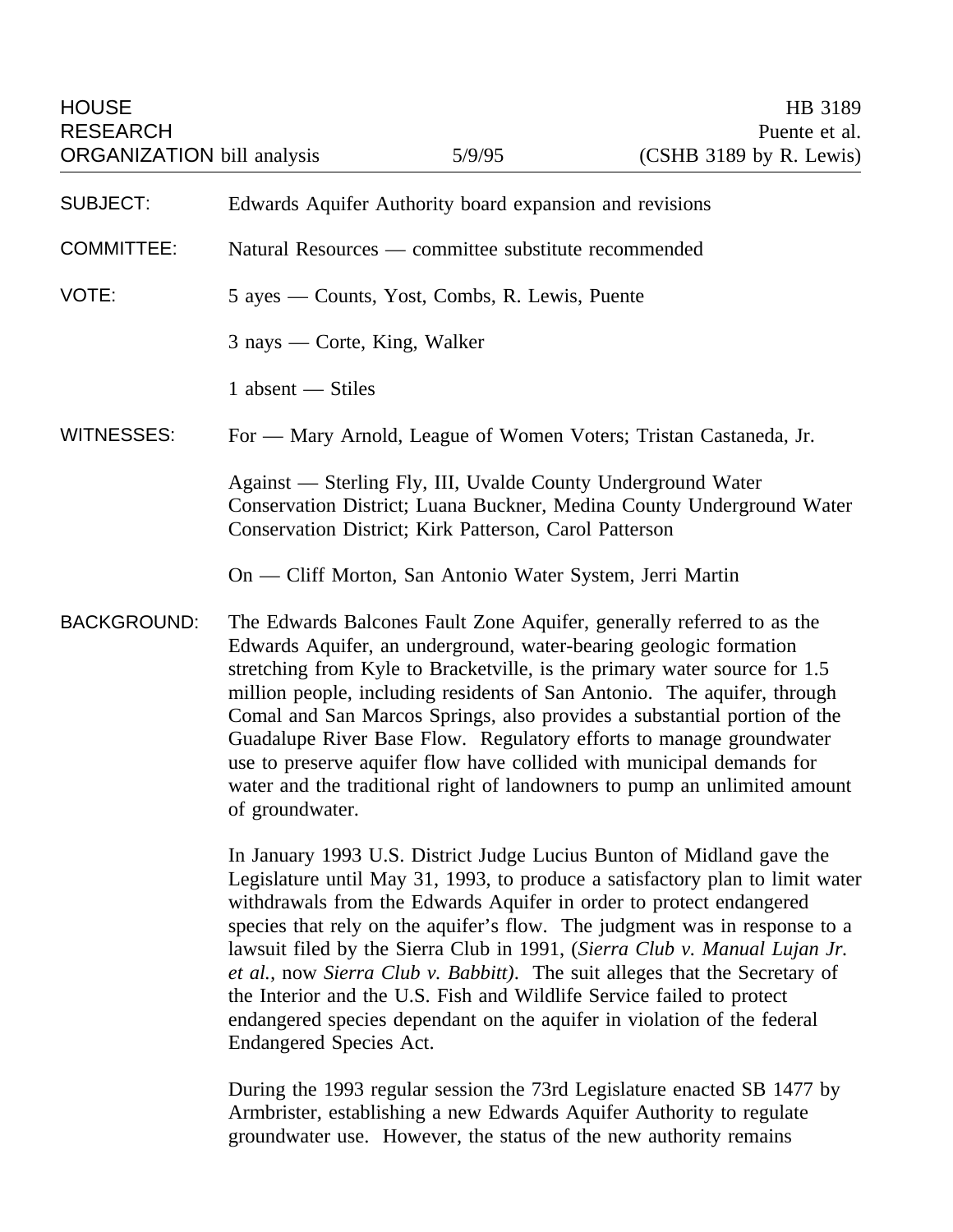uncertain due to U.S. Justice Department objections under the federal Voting Rights Act.

The U.S. Department of Justice determined that SB 1477 does not meet the requirements of Sec. 5 of the federal Voting Rights Act because it would abolish a board elected by districts, the Edwards Underground Water District, that allows Hispanic voters an opportunity to choose some members and create a wholly appointed board for the new Edwards Aquifer Authority

In March 1994 the state filed suit (*Texas v. United States* No. 94-0465 (D.D.C.) in the U.S. Court for the District of Columbia seeking judicial preclearance of the bill, rather than administrative preclearance that the Justice Department had denied. The court granted the state's request to appoint a three-judge panel to consider the issue. The trial date has been set for June 5.

With implementation of SB 1477 delayed, the Sierra Club requested that Judge Bunton appoint a monitor to oversee the aquifer. Judge Bunton granted that request and appointed Joe G. Moore as monitor for the Edwards Aquifer in March of 1994 and strongly urged TNRCC to submit an aquifer management plan to the monitor.

In February 1995 the Sierra Club filed a motion for post-judgment relief in Judge Bunton's court, asking the court to order the Texas Natural Resource Conservation Commission to take over management of the aquifer, and implement the monitor's emergency withdrawal reduction plan. Judge Bunton has set a date for an evidentiary hearing on the motion for May 19.

**SB 1477 by Armbrister.** SB 1477 by Armbrister, enacted by the 73rd Legislature but never implemented because of Justice Department objections, limits withdrawal of groundwater from the Edwards Aquifer, requires permits for certain withdrawals and creates the Edwards Aquifer Authority, governed by a nine-member appointed board, which has broad powers to manage, conserve and protect the Edwards Aquifer. The Edwards Underground Water District and its elected board were to be abolished by SB 1477 as of the bill's effective date of September 1, 1993.

Under the permit system existing users may apply to the authority for initial permits to pump groundwater based on historical withdrawals from the aquifer. The cost of reducing withdrawals is to be borne by aquifer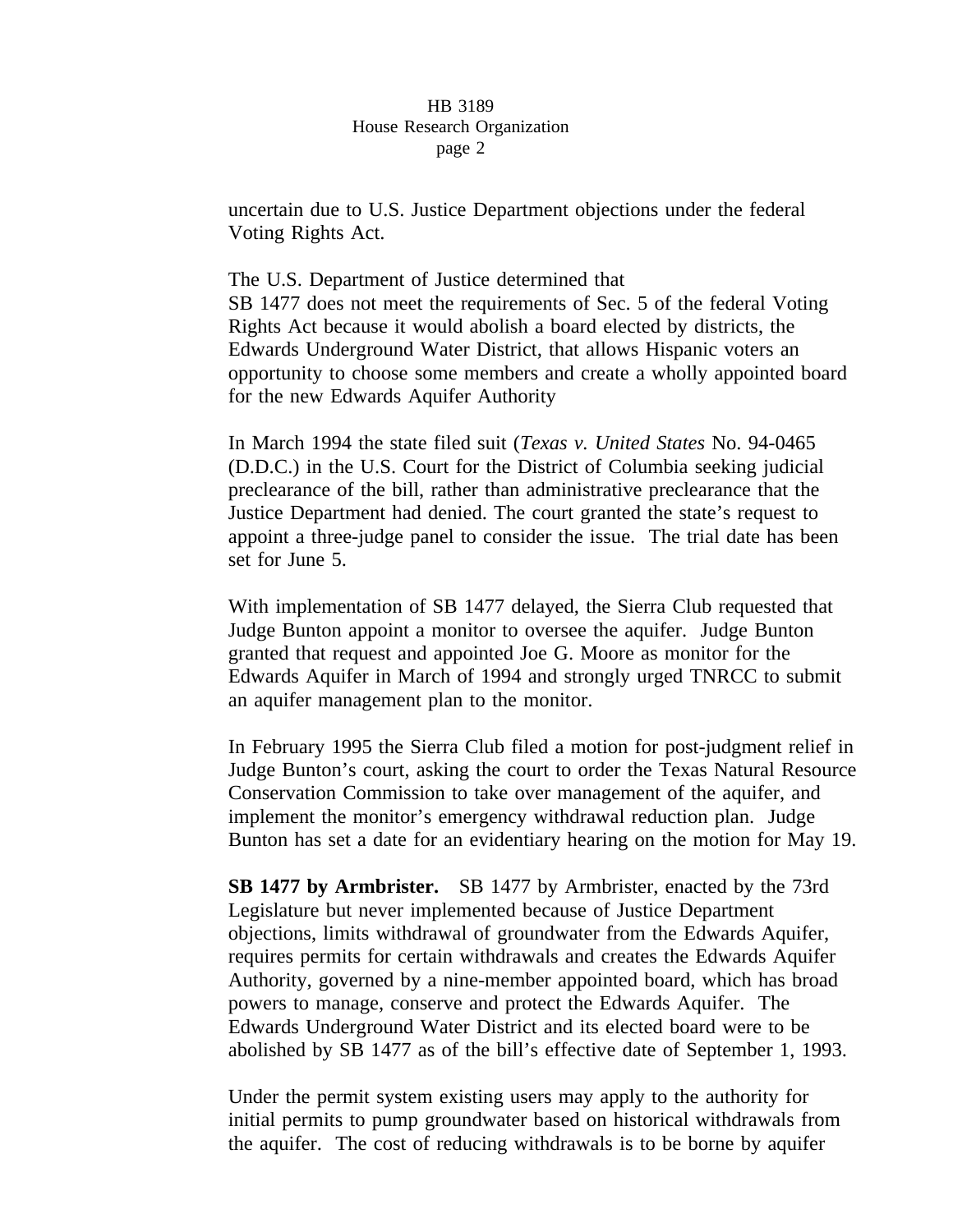users and downstream water rights holders. The authority may assess user fees to cover administrative expenses and programs and special fees based on permitted aquifer rights to finance the retirement of rights necessary to meet overall pumpage requirements. Fees are to be equitable between users.

The authority must implement a comprehensive water management plan by 1995, reduce annual usage first to 450,000 then to 400,000 acre feet in 15 years and ensure continuous springflows of San Marcos and Comal Springs by 2012.

**The Edwards Aquifer Authority.** SB 1477 provides for abolition of the Edwards Underground Water District (EUWD), which is governed by a 12 member elected board, and creates the new Edwards Aquifer Authority, governed by a nine-member appointed board. The new district contains all of Uvalde, Medina and Bexar counties and parts of Atascosa, Caldwell, Comal, Guadalupe and Hays counties. (The EUWD contained Bexar, Comal and Hays counties.) The assets of the EUWD were to be transferred to the new authority, upon abolition of the EUWD. The authority was created under Article 16, sec. 59, of the Texas Constitution.

The authority is to be governed by a board of nine members appointed by locally elected bodies to four-year terms. The appointees are to include:

• Three Bexar County members, two appointed by the San Antonio City Council and one by the Bexar County Commissioners Court, reflecting the ethnic composition of Bexar County;

• One member appointed by the Comal County Commissioners Court;

• One member from Hays County appointed by the San Marcos City Council;

• One member from Medina County appointed by the Medina County Underground Water Conservation District;

• One member from Uvalde County appointed by the Uvalde Underground Water Conservation District;

• One member from Atascosa, Medina or Uvalde County appointed in rotation by the Uvalde County Underground Water Conservation District, the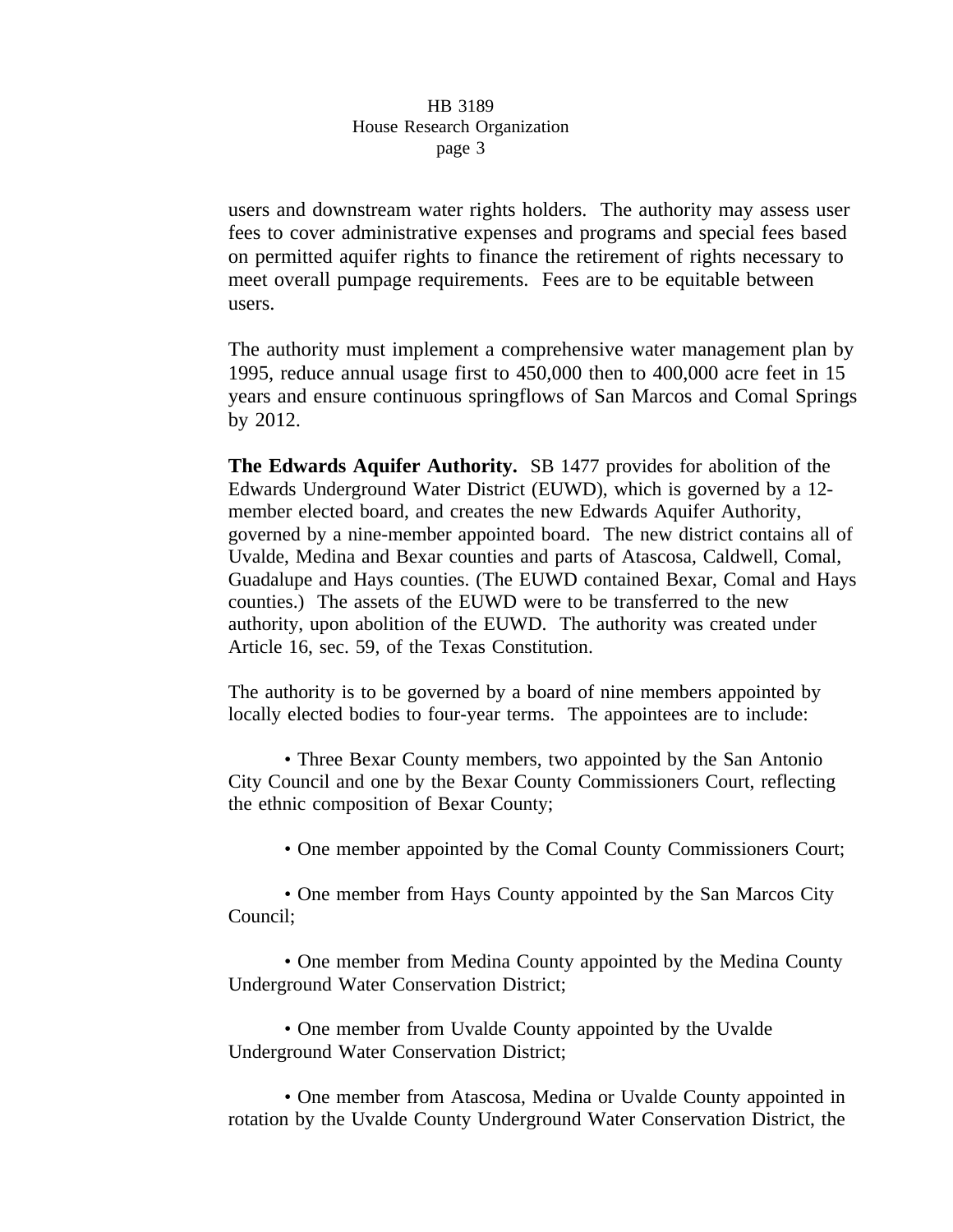Medina County Underground Water Conservation District and the Evergreen Underground Water District.

• One member appointed by the South Central Texas Water Advisory Committee, a downstream users' advisory committee created by SB 1477;

The initial directors would draw lots to determine their terms, with four serving terms expiring June 1, 1995, and five serving terms expiring June 1, 1997. Subsequent directors would serve staggered four-year terms. Acts of the board would be valid only if adopted by majority vote of the members.

DIGEST: CSHB 3189 would repeal provisions for the nine-member appointed board of the Edwards Aquifer Authority and establish a temporary appointed 17 member board, which would eventually be replaced by a 17-member board with 16 elected and one appointed member.

> The temporary appointments would have to be made by September 1, 1995. The temporary board would be required to order an election of 16 initial permanent directors to be held in May 1996. The bill would establish fifteen single-member election districts and define the geographical boundaries of each district. The temporary board would adopt rules governing the procedures for the board and the authority.

The terms of initial permanent directors elected from odd-numbered singlemember districts would expire June 1, 1997. The terms of initial permanent directors elected from even-numbered single member districts would expire on June 1, 1999. The board would order elections to replace those whose terms were nearest expiration in May of each odd-numbered year.

Fifteen of the permanent board of directors would be elected from singlemember districts, one member would be appointed by the governor from the South Texas Water Advisory Committee and one member would be elected alternately from Uvalde County or from an area including Medina County and the portion of Atascosa County within the authority. Elected directors would serve staggered four-year terms expiring June 1 of each odd-numbered year, except for the member to be elected alternately.

The member to be elected alternately would be elected, at large, in May 1996, from the area of Medina and the portion of Atascosa county that is within the authority. In May 1999, the director for the seat would be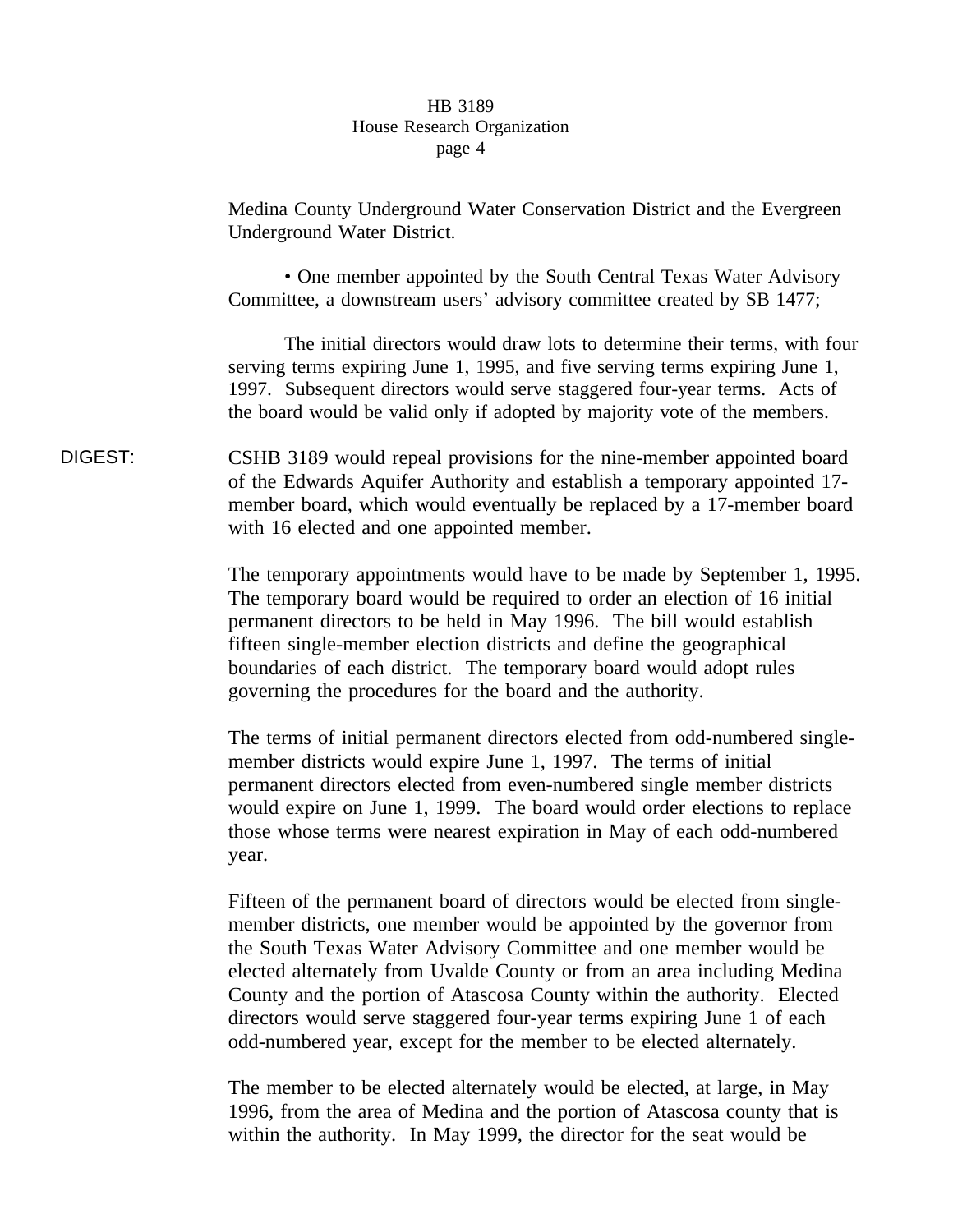elected for a four-year term from Uvalde County. Directors would be elected from the two areas in alternation in subsequent elections.

The appointed member would serve a four-year term expiring June 1 of the fourth year following the date of the member's appointment.

The board could act only on an affirmative vote of a majority of the directors. At the first meeting of the board, the directors would select one director to serve as the presiding officer, who would serve a term set by the board, not to exceed two years. Directors would not receive compensation for board service but could be reimbursed for necessary and actual expenses incurred in the performance of the director's duties.

The 17-member temporary appointed board of the Edwards Aquifer Authority would consist of:

• two residents of Uvalde County, appointed by the Uvalde County Underground Water Conservation District;

• three residents of Medina County or the area of Atascosa County that is in the authority, appointed by the Medina County Underground Water conservation District;

• five residents of Bexar County appointed by the governing body of the city of San Antonio;

• two residents of Bexar County appointed by the commissioners court of Bexar County;

• two residents of Comal County appointed by the commissioners court of Comal County;

• two residents of Hays County appointed by the governing body of the city of San Marcos and

• one resident, appointed by the governor, from one of the cities or counties who are members of the South Central Texas Water Advisory Committee.

The membership of the South Central Texas Water Advisory Committee would be changed. The advisory committee would consist of one member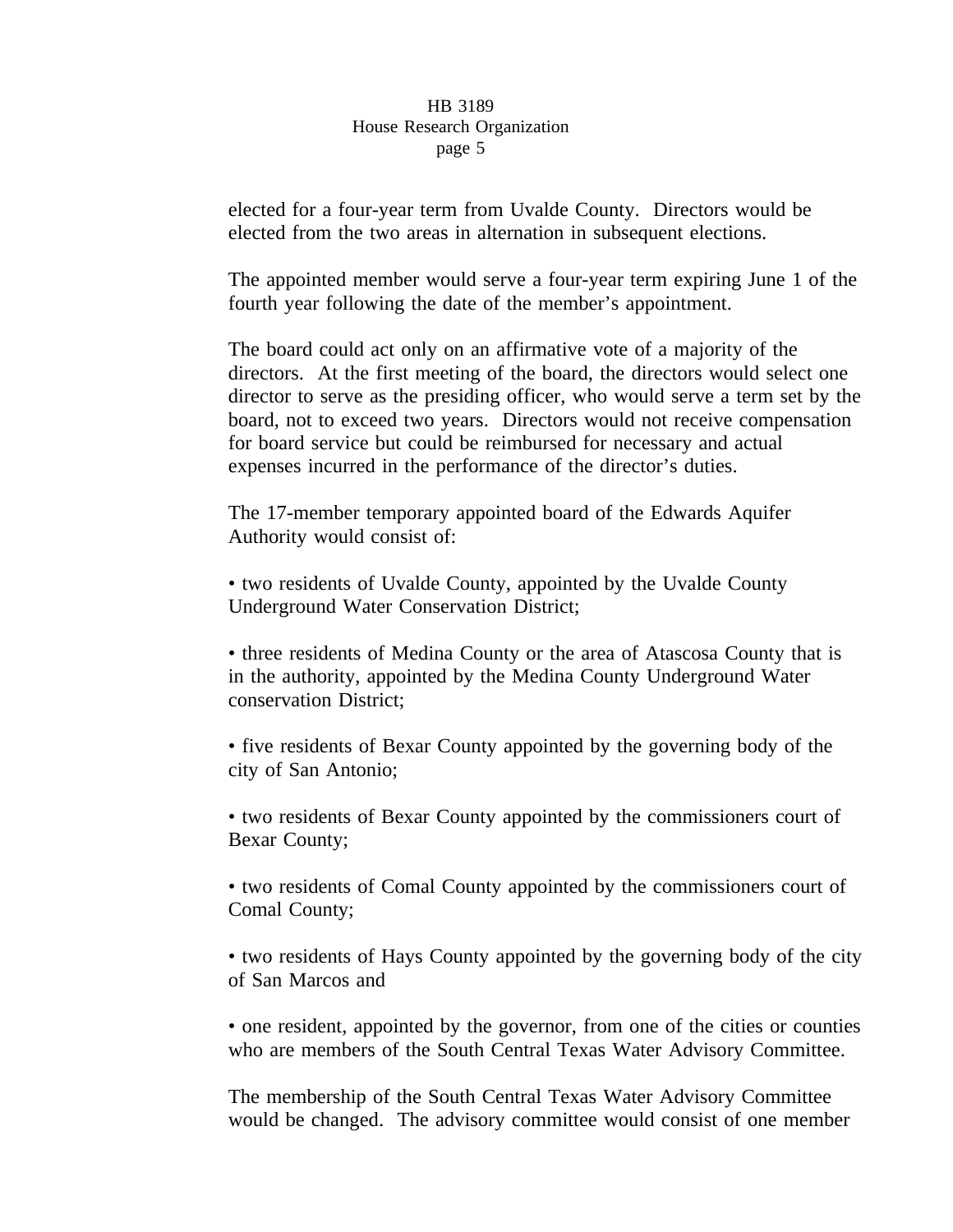appointed by the governing body of each of the following cities and counties:

Calhoun, DeWitt, Goliad, Gonzales, Karnes, Nueces, Refugio, San Patricio, Victoria, Wilson, the City of Victoria, the City of Seguin and the City of Corpus Christi.

CSHB 3189 would add the city of Seguin and remove the following cities and counties from the South Texas Water Advisory Committee: Atascosa, Caldwell, Comal, Guadalupe, Hays, Medina, Uvalde, the City of San Antonio.

The bill would take effect upon approval by two-thirds of the membership of each house.

**SUPPORTERS** SAY: CSHB 3189 would replace the nine-member appointed board of the Edwards Aquifer Authority with a 17-member board with 16 elected members and one appointed member. Fifteen of those members would be elected from single-member districts encompassing the areas over the aquifer.

> The bill would satisfy the Justice Department's objections regarding SB 1477, allow the management plan proposed by SB 1477 to go into effect and help stave off a possible federal takeover of the aquifer by Judge Bunton. Judge Bunton has indicated that SB 1477 would meet his requirements, once it is implemented. The single-member district plan for electing 16 of the members would help ensure the opportunity of minority voters to have a say in electing the board, removing the main impediment to Justice Department approval.

> The management plan for the aquifer proposed by SB 1477, which would go into effect when the Justice Department approved the 17-member board proposed by CSHB 3189, would be far preferable to the court appointed monitor's plan that Judge Bunton could impose upon the state after May 19. The Sierra Club has moved for relief asking the court to order TNRCC to take over management of the aquifer.

The size and structure of the board would require consideration of all interests when making decisions unlike the current situation or alternative proposals where local interests are allowed to predominate.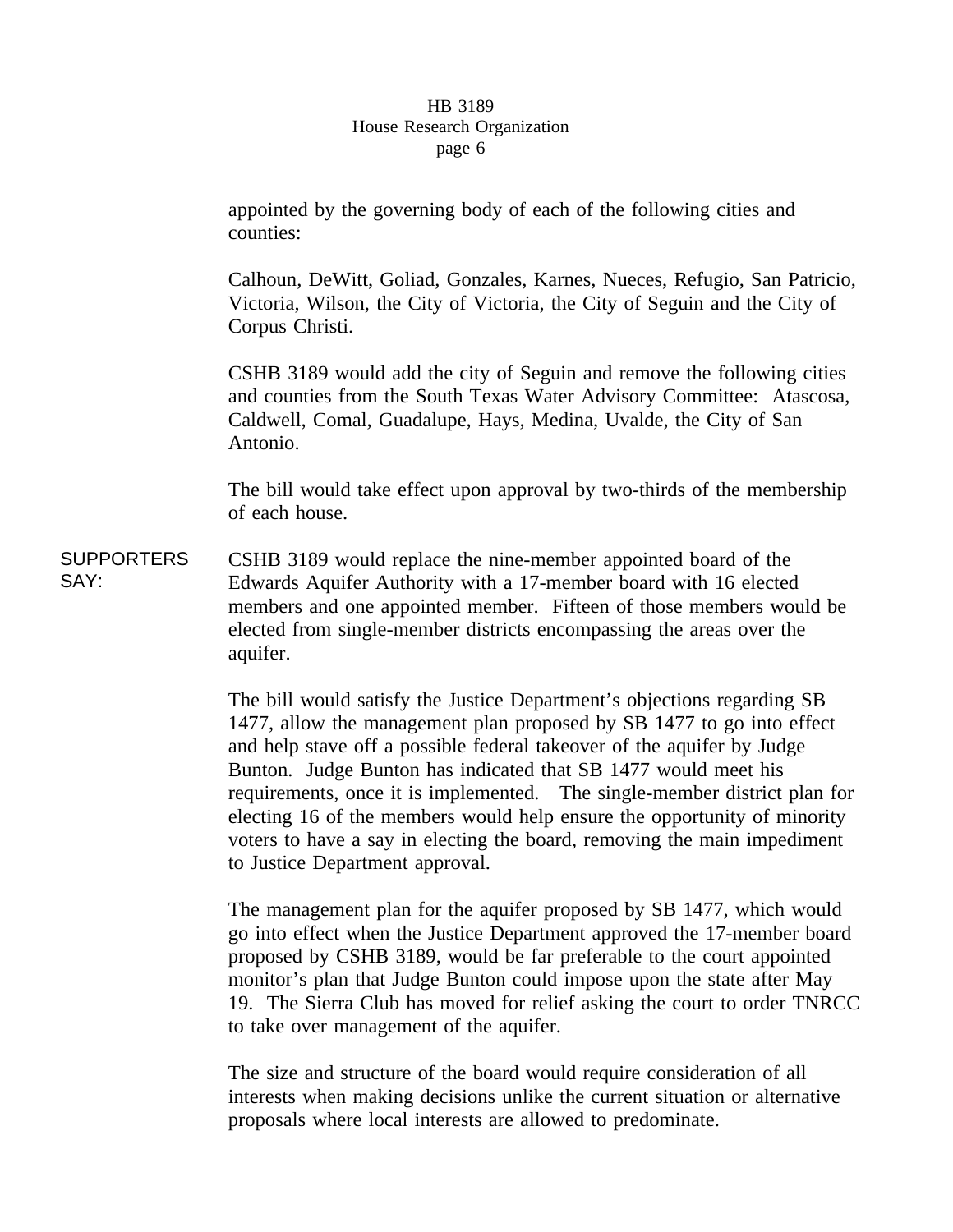By allowing implementation of the SB 1477 management plan, CSHB 3189 would provide the basis for resolving Endangered Species Act (ESA) issues that threaten the region. The court-ordered management consultation with federal agencies under sec. 7 of the ESA threatens all federal activities, funding and permits in the area, jeopardizing military bases, federal agricultural subsidies and loans and federal permits required of local governments.

CSHB 3189, by allowing implementation of the SB 1477 management plan, would protect users that have relied on the resource historically and would ensure certainty in their use. Without the management plan, and given current unlimited access to waters of the aquifer, historical users such as San Antonio and western irrigators have no assurance that quantities required for their historical use are available.

The management plan proposed by SB 1477 would preserve and protect property rights. The rule of capture, applied to a limited natural resource, means that the property rights of every existing user are diminished by every new user. If unlimited pumping is allowed, the Comal and San Marcos Springs will go dry, killing the protected species and adversely affecting the Guadalupe River. Unlimited pumping would also increase the potential for contamination of the entire aquifer.

A proposed interlocal agreement to limit use of the aquifer would have no chance of satisfying the federal requirements regarding management of the aquifer and the threatened species. U.S. Fish and Wildlife has made it clear that it would not grant an incidental take permit (known as a section 10 permit) to various entities that have scattered enforcement authority.

If Texas is to comply with federal requirements regarding the endangered species in the aquifer, it will have to acquire a section 10 permit allowing it to "take" endangered species in certain circumstances. The interlocal agreement, which encourages recharge, would also be onerous for aquifer area residents since, in the absence of a permitting system, there is no assurance that those who pay for recharge benefit would from it.

SB 1477 is written to facilitate recharge and or recirculation, if feasible, and would ensure that those who pay for recharge obtain the benefit. Judge Bunton has made it clear that recharge dams and augmentation of springflow alone would not bring the region into compliance with the federal Endangered Species Act.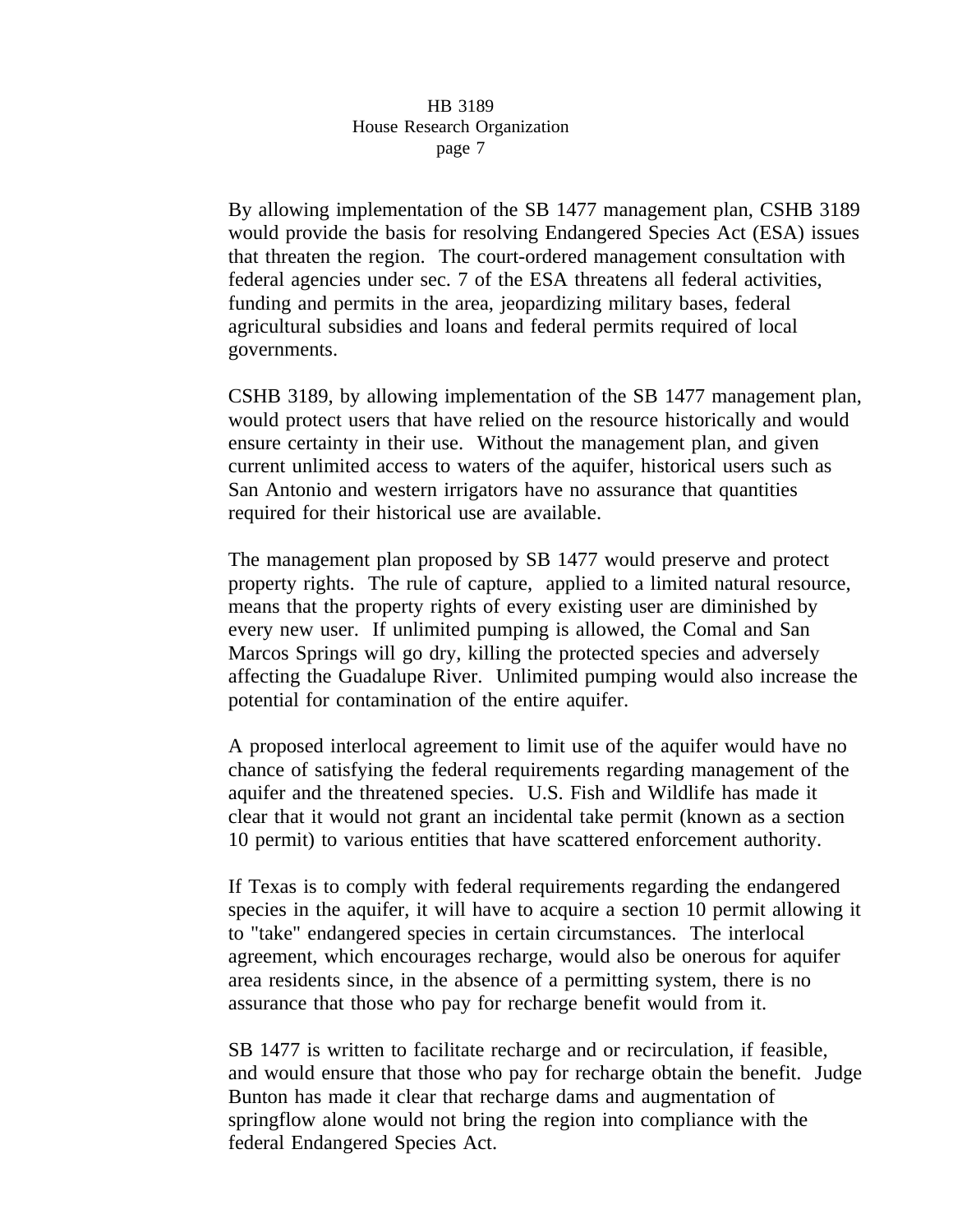Judge Bunton has the ability to order pumping limits for the aquifer to prevent violations of federal law, with or without enactment of SB 1477.

OPPONENTS SAY: Enacting CSHB 3189 would be an exercise in futility because it would not likely pass muster with the Justice Department. Anything less than a 15-member elected board with a "4-7-4" member spread (seven members from Bexar County and four each from the western and eastern counties) is not likely to satisfy the Justice Department's Civil Rights Division. If CSHB 3189 is enacted, the state would submit the bill to the Justice Department for Voting Rights Act preclearance, the department would refuse preclearance and the state will be back where it started; without a management plan for the aquifer, at the very time Judge Bunton is proposing to take it over.

> The 17-member board proposed by CSHB 3189 would result in "retrogression" in the opportunity of minority voters to participate in the electoral process. The appointed member of the board would likely be a matter of serious concern to the Justice Department.

> San Antonio, which accounts for over 90 percent of the population of the aquifer region, would be under-represented on the 17-member board. Currently, over 50 percent of the districts over the aquifer are minority controlled. When the at-large seat representing the western interests, and the appointive seat for the downstream interests are added, to the original 15 board members, possible minority representation on the board falls below 50 percent.

If CSHB 3189 were enacted and did manage to gain Justice Department approval, it would allow SB 1477 to go into effect. SB 1477 represents an all-out assault on the private property rights of those in the Edwards Aquifer region. In Texas groundwater is subject to the "rule of capture" by the landowners who own the land above it, as long as they do not waste that water. This rule has been upheld in the courts, even when challenged by surface water rights owners adversely affected by pumping.

SB 1477 would enact pumping limits, prohibit landowners in the area from drilling new wells and would limit the amount of water they could withdraw from under their own property. This is a clear violation of property rights — landowners' property would be significantly devalued without any compensation whatsoever. The pumping limits in SB 1477 are unreasonable. By setting pumping limits at all times, water is rationed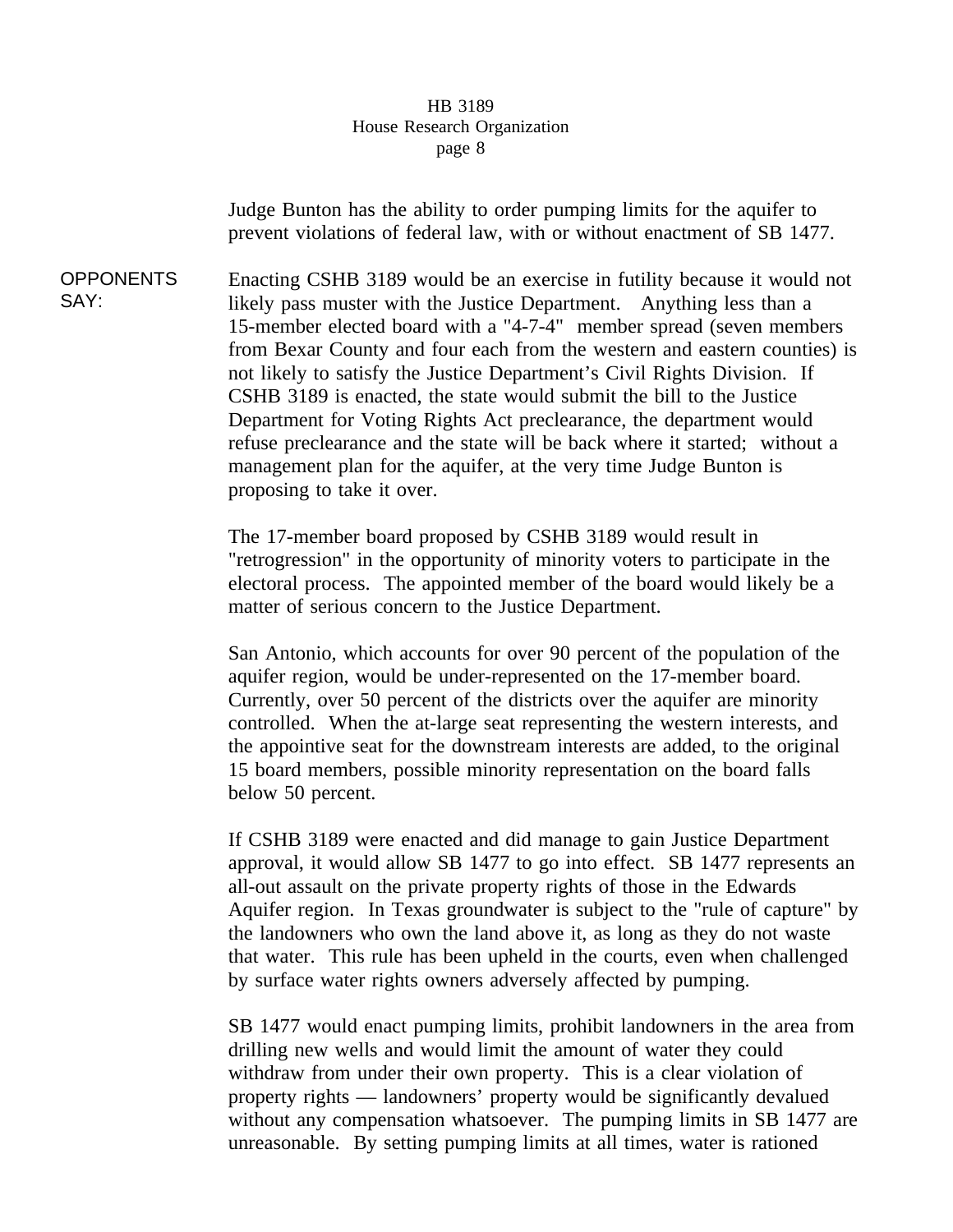even in times of flooding and maximum aquifer recharge. Withdrawals should only be limited in times of a drought emergency.

SB 1477, would not satisfy U.S. Fish and Wildlife minimum springflow requirements, and thus would not deliver the state from the threat of federal takeover of the aquifer. The aquifer management plan proposed by SB 1477 is based on a number of faulty assumptions. There is evidence, for example, that pumping from the western regions of the aquifer has little or no immediate effect on springflow levels. The aquifer is recharged significantly every year by rainfall and is in no danger of drying up; it is not a static reservoir that would be drawn down every year until it is gone. In some wet years, recharge is higher than withdrawals from the aquifer.

SB 1477 would impose a heavy-handed centralized regulatory authority over a region that already has three Justice Department-approved local entities in place, ready and willing to take over management of the aquifer. Local entities would be more responsive to the needs and property rights of the people in the aquifer region. SB 1477 would abolish the Edwards Underground Water District, the only entity with the history, experience and technical expertise to manage the aquifer.

The Edwards, Medina and Uvalde underground water districts have overcome their longstanding differences, and concurred on an "interlocal agreement" that would allow local control of the aquifer and manage water efficiently without threatening property rights.

The three districts have closely studied strategies to augment springflow levels through augmentation, recirculation and local recharge. Recent studies have shown that the implementation of these strategies, in combination with other requirements, would meet the federal requirements far better than SB 1477 ever could. The statutory language in SB 1477 makes springflow enhancement, recirculation of surplus springflow and certain sources of water for local recharge infeasible.

Allowing SB 1477 to be implemented would give Judge Bunton the tool he needs to take over the aquifer. It would be easy for the judge to order an entity like the Edwards Aquifer Authority to implement specific pumping limits, since the authority under SB 1477 would be charged with managing the aquifer. Without SB 1477 it would be difficult for the judge to authorize TNRCC to regulate groundwater, and local court action could protect Texas groundwater from federal takeover.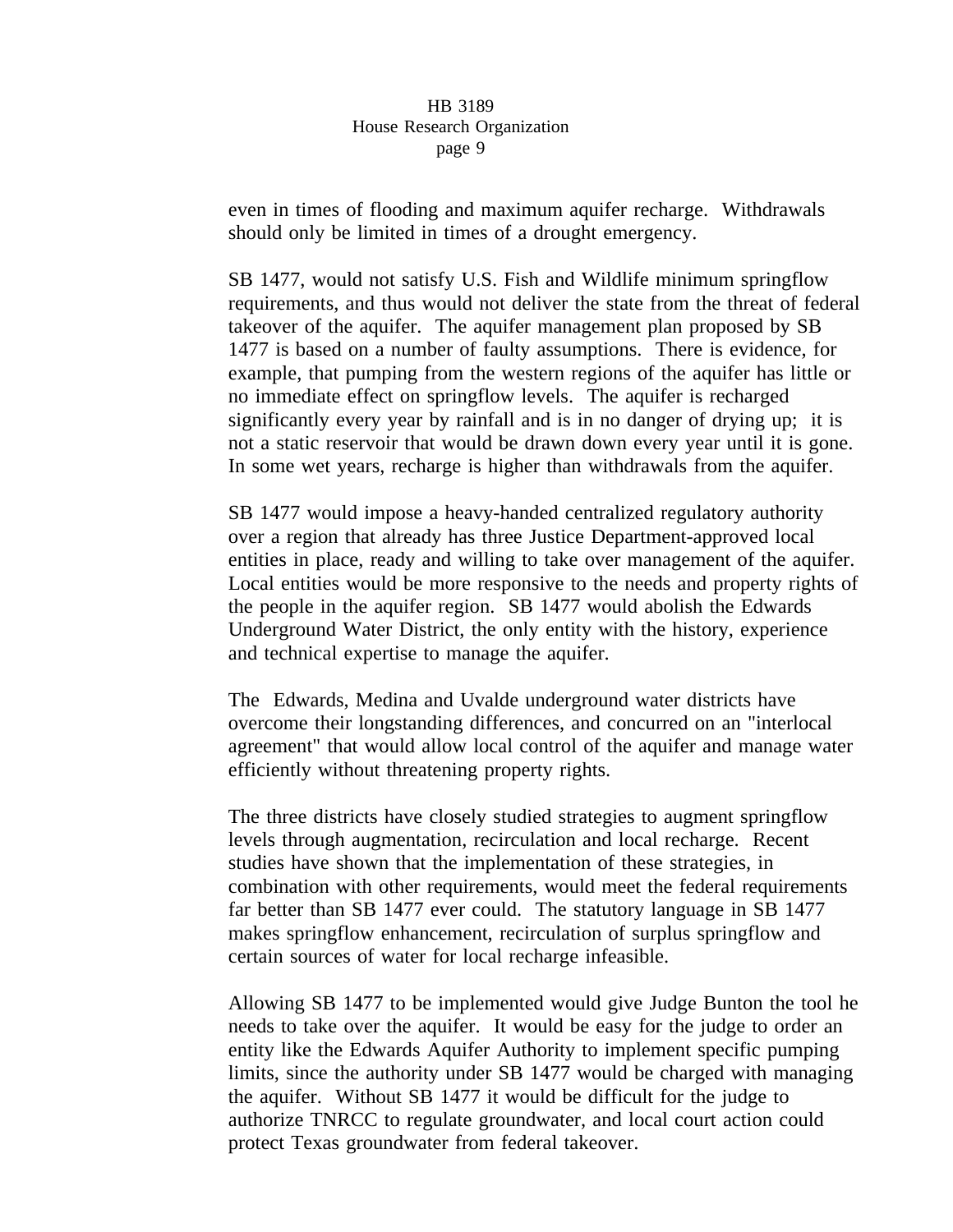| <b>OTHER</b><br><b>OPPONENTS</b><br>SAY: | The board of the Edwards Aquifer Authority should be composed of<br>15 members elected from single-member districts — seven from Bexar and<br>four each from the eastern and western counties. That is the only board<br>configuration that will be approved by the U.S. Justice Department.                                                                                                                                                                         |  |  |  |
|------------------------------------------|----------------------------------------------------------------------------------------------------------------------------------------------------------------------------------------------------------------------------------------------------------------------------------------------------------------------------------------------------------------------------------------------------------------------------------------------------------------------|--|--|--|
|                                          | The federal government is in the process of backing down on a number of<br>issues, especially regarding the federal Endangered Species Act. In fact,<br>Congress may amend the Endangered Species Act in such a way that Judge<br>Bunton would no longer have grounds to threaten takeover of the aquifer.<br>Texas should wait and see what will happen on the federal level before<br>enacting a burdensome (and possible unnecessary) aquifer management<br>plan. |  |  |  |
| <b>NOTES:</b>                            | The original version of the bill would have provided for a fifteen-member<br>board elected from single-member districts, and would not have changed<br>the current membership of the South Texas Water Advisory Committee.                                                                                                                                                                                                                                           |  |  |  |
|                                          | Also on today's calendar is HB 2890 by R. Lewis, which would update<br>certain dates that are no longer current in SB 1477, delaying most of them<br>for two years.                                                                                                                                                                                                                                                                                                  |  |  |  |
|                                          | A related bill, SB 418 by Armbrister, which would repeal the provision of<br>SB 1477 that would have abolished the Edwards Underground Water<br>District and would authorize the district to loan or grant money, passed the<br>Senate on February 20. SB 418 was reported favorably by the House<br>Natural Resources Committee on March 13.                                                                                                                        |  |  |  |
|                                          | A related bill, SB 3096 by Van de Putte, which would amend SB 1477 to<br>repeal a provision that would have abolished the Edwards Underground<br>Water District and would expand the district's powers, was reported<br>favorably from the House Natural Resources Committee on May 3.                                                                                                                                                                               |  |  |  |
|                                          | A related bill, HB 753 by King, which would validate the Edwards Aquifer<br>Interlocal Agreement between the Edwards, Medina and Uvalde<br>underground water districts, was reported favorably from the House Natural<br>Resources Committee on May 2.                                                                                                                                                                                                               |  |  |  |

HB 3236 by Corte would implement the "interlocal contract" between the Edwards, Medina and Uvalde underground water districts as a statutory authority over the aquifer. The districts would manage the aquifer